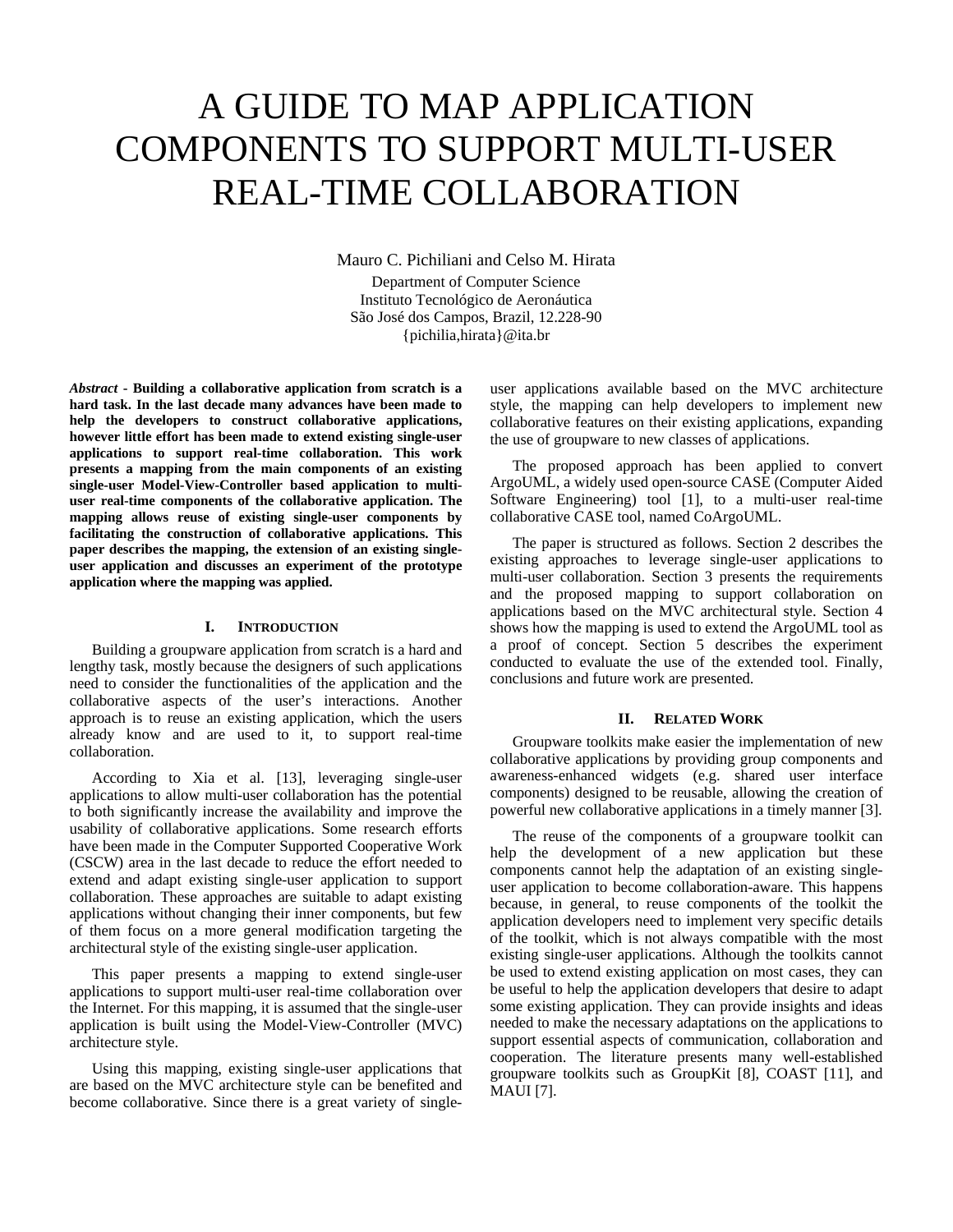provide computer support of real-time collaboration, usually that could be implemented on applications to make it somehow synchronous collaboration in existing single-user applications. The sharing provided by this approach is unknown or "transparent" to the single-user application and its developers [2] provided by some external application that masks the necessary communications and notifications needed to support basic aspects of collaboration among multiple users at different sites. Examples of application-sharing based on the collaboration-transparency strategy are the Microsoft Netmeeting [10], SunForum 3D [12] and SharedX [5].

Intelligent Collaboration Transparency, or ICT [9], presents a variation of the collaboration-transparency system, using an application sharing infrastructure interposed between the heterogeneous applications to be shared and their window environment at each site. Due to the heterogeneity, users can collaborate on the common task with their favorite single-user Furthermore, collaboration has to be structured according to applications but a specific platform event capture/replay the collaborative context. For example, working groups are

The approach of replacing some components of a single user application by collaborative ones was first introduced by flexible JAMM (Java Applets Made Multi-user) [2]. The approach provides support of multiple styles of collaboration by dynamically replacing certain single-user interface objects with collaborative user interface components. To use these Compared to single-user applications, collaborative collaborative components the single-user application that receives the collaborative components must meet certain over the artifact that are being worked by the group. conditions, which include capabilities for process migration, Concurrency control techniques may be necessary to run-time component replacement, dynamic binding, and user coordinate users and define who is allowed to work, when they input event interception and replay [2]. The main limitation of work and how they work. Flexible solutions are required to this approach is that the interface components offered by allow fine-grained control over parts of the application and Flexible JAMM only support the awareness aspects of collaboration, leaving to the collaborative application developer all the remaining work to adapt the single-user application. To summarize, the following minimal collaborative

modifying commercial applications that do not provide source implemented single-user application requirements): code. This approach is based on the use of the shared application and its execution environment's API (Application Programming Interface) to intercept the user's local interactions, convert these interactions into abstract operations, manipulate these operations by collaborative techniques, and interpret the modified operations by means of the application's API at remote collaborating sites [13].

# **III. REQUIREMENTS AND THE MAPPING OF COMPONENTS**

Applications that support essential CSCW features have specific requirements that are not addressed by single user requires more than just sharing common artifacts or connecting applications. CSCW researchers studied several kinds of requirements for CSCW applications over the last 20 years, from user interface requirements to architectural styles requirements. The minimal requirements described here originate from the areas of CSCW and object-oriented programming. from the conceptual point of view.

Collaboration-transparent systems are a general approach to For the sake of simplicity only the minimal requirements collaborative are addressed in this article.

> Support for communication is often a requirement for synchronous CSCW systems. For distant and synchronous collaboration, in particular, it is very important for users of the system to know what other users want to do and their intentions provided by the effective communication with each other. The channel used by users to communicate and exchange thoughts and ideas during the collaboration may assume different types such as text, audio, and video.

> To provide group awareness to help users coordinate their work the model has to capture the relationships between users and the tools or artifacts they currently use, i.e. the current collaborative context.

module has to be used. established when users join the same session. Other users may want to create a new collaborative session to initiate a new group work or may be latecomers, joining an active session. This collaborative session management also must have some kind of security access control to allow only users who have permission to collaborate on a specific task or job.

> designers do not always want to give to all users full control switch of control between different modes according to the activity being made.

The Transparent Adaptation (TA) was proposed to help make them collaborative (in addition to the already requirements should be applied to single user applications to implemented single-user application requirements): communication, group awareness, session management and concurrency control.

The term transparent is used because this approach does not manipulations, such as several types of data structures and require any change of the single-user application's source code, operations that transform and show the data for the users. In but it requires the application's API to be capable of handling general those data structures and applications are extensible the application's data and the collaboration mechanisms. and can be modified to support new operations and structures It is challenging to design and build a system that supports the requirements mentioned above effectively, especially on single user application that already has many features and a complete set of functionalities for its domain. However, even complex applications follow basic rules of storage and data needed to implement the collaborative requirements.

> According to Schuckman et al. [11] the step from single user application development towards groupware development a set of distributed user interfaces. Therefore, our proposed mapping allows a uniform handling of the minimal groupware specific aspects: communication, session management, concurrency control, and group awareness on a high abstraction level, which provides a good basis for designer of applications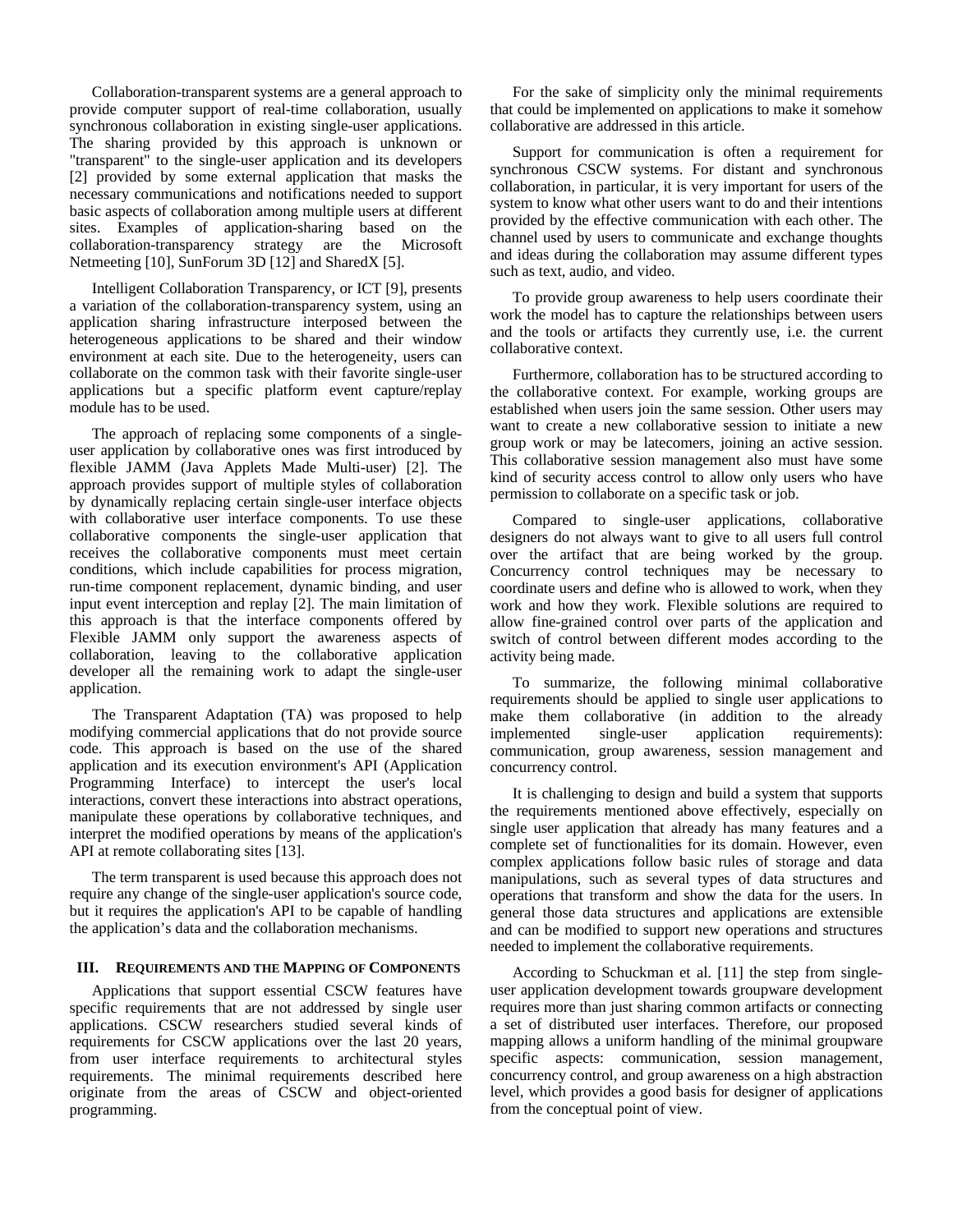and used architectural style in single-user applications, providing the developers with a common framework for single-<br>components. user architecture. MVC is a widely used architectural style that separates the data underlying the application (the model) from the input handling code (the controller) and the display

MVC model can be modified to include a command processor which intercepts changes to the local model, and sends them to other MVC agents as they happen or when other agents

data and allow the capture of the user interactions on the Graphical User Interface (GUI). On the Controller part there are components that handle user's data, such as components that validate the user inputs and take care of session data. The Model part usually contains persistence components and customized components that represent specific domain rules. Infrastructure components are spread across all the parts of the

functional aspects: the communications between the users and state of the shared model when they enter in active the communication between the models of the distributed applications. Theses two functional aspects involve, respectively, components of the View and Model part of the application. Besides these functional aspects, the developers also need to consider the infrastructure necessary to exchange

model because it is used only to support the conversation between the users during the collaborative session. In order to support the user's communications the user interface of the applications has to be modified to capture and replay the communications according to the channel and the media used.

The communication between the models of the applications during the user session, a direct mapping of components cannot be made. However, these external changes are related to the components that handle the model's internal representation.

concurrency control mechanism chosen by the designer and all the details that it carries with it. Again, the single-user application does not have any concurrency control, leaving to the developer to implement this functional aspect or use some pre-built component. The concurrency control mechanisms affect primarily the components that handle the internal

Nowadays the MVC architectural style is the most accepted representation of the model and the persistence components, mapping the concurrency control mechanisms directly to these components.

maintenance code (the view).<br>the users of the changes presenting to the users a new We believe that with specific modifications on the MVC functional aspect: group awareness. This functional aspect, as components, multi-user real-time collaborative applications can with the user's communications, is directly related to the user be derived from this single-user architecture style. For interface, mapping the user interface components to multi-user example, the Groove system [4] has shown that the single user widgets, which is a common approach to support group The users need to be notified of the external modification made on the model by remote users. The notification can assume the form of an update on the user interface to inform awareness on applications.

connect.<br>
session access control must be created to guarantee that the Starting from a generic MVC-based application, we can right users access the right session to do the right task. Most assume that a logical a consistent distribution of functional single-users applications do not present a way to authenticate components on the application has been made. For the View and authorize users but multi-user real-time applications must part is common to find components that handle thedisplay of handle authorizations and authentications not only to control Another aspect of group awareness is the notification of the participation of the users during the collaborative session. A session access but also to inform the other users who are participating on the collaborative session.

architectural style.<br>
server host also stores the most updated model of the current The communication requirement may act upon two collaboration, allowing late-comers to receive the most recent The implementation of this session control must not be made entirely on the application. On replicated architectures, a special host is designed to store the data about the current and past collaborative sessions and to concentrate the access of users that wish to participate on collaborative sessions. The collaborative session.

data between the applications.<br>
component is responsible. Interfaces for user communication, The user's communications do not change the state of group awareness and session management are therequirements From the components perspective it is necessary to create new interfaces to support the new behaviors of the components mapped to the collaborative requirements. These interfaces are based on the desired collaborative functional aspects for which that must generate new interfaces that must be implemented on the View and Controller components.

requires a more detailed solution. Since the single-user based on serialized access, the developers must remove the applications do not expect external changes on the model components of the Control part that do not provide interfaces The concurrency control collaborative requirement must be implemented on the model components, allowing the concurrent access of the data by multiple remote users. Since most operations supported by the single-user application are for the concurrency access and replace them by new components that support concurrency access to data.

The modification on the local model, and consequently the implement the collaborative requirements. Overwrite existing changes that are propagated on the remote sites, need to be methods, creating wrappers and adapters for the components merged on the local and remote models to maintain consistency and the ability to listen to events triggered by some user action among the user's models. The merge is handled by the are alternativeways to modify the components without New interfaces are not always the best alternative to spending too much development effort.

> The View components are mapped directly to User Interface controls and Multi-user Widgets, addressing the group awareness requirements. Control and Model components are mapped to components that handle concurrency control mechanisms and Network communication, which is responsible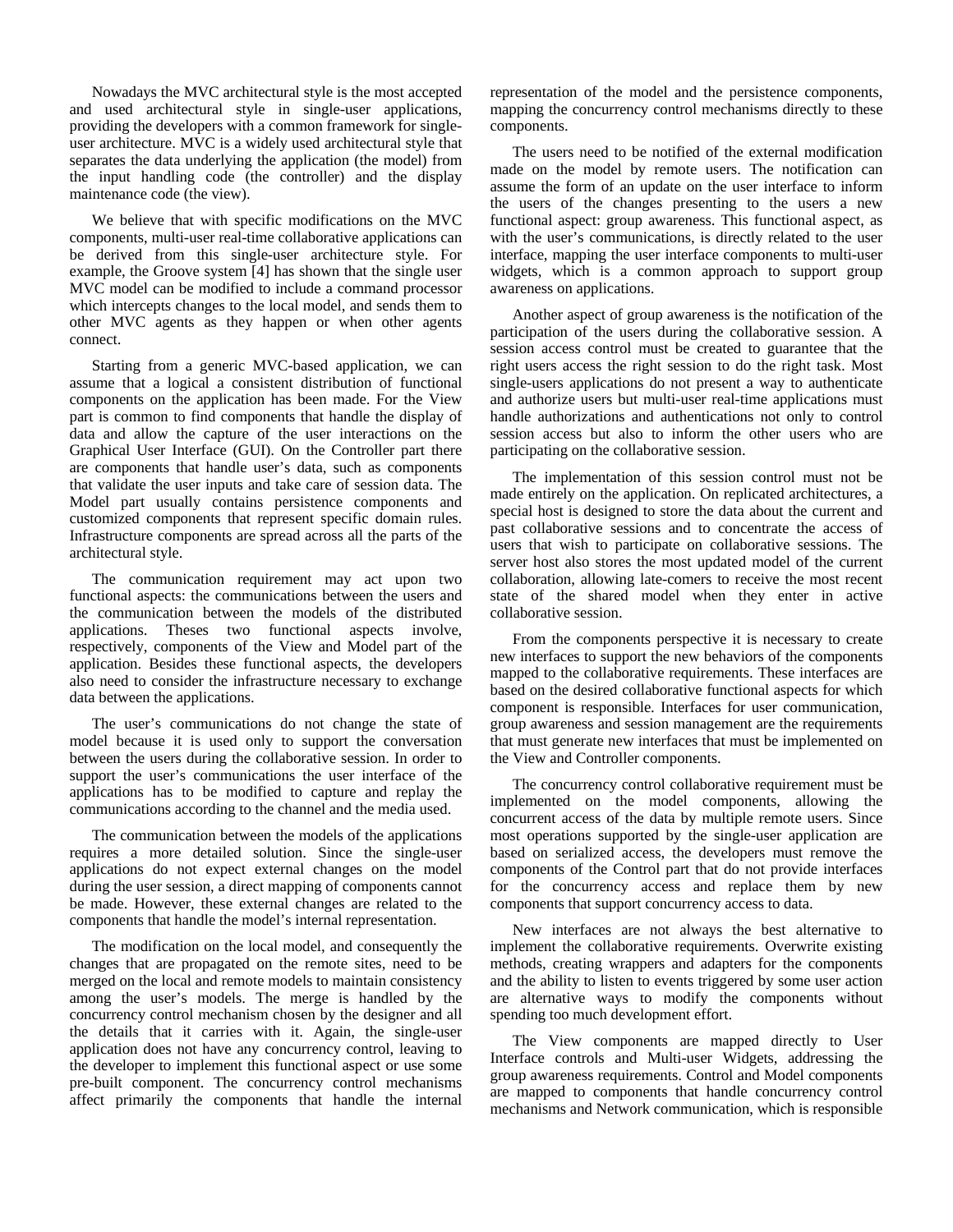for the model communication, session and concurrency control

In some applications the components are not as manageable as necessary to be modified or the components do not have enough interfaces to allow change of behavior. In these

Some functional aspects, such as the concurrency control, cannot be mapped because they do not exist on the single-user applications. In these cases, the most recommended approach is to implement these functional aspects using new components that provide the desired functionality. If some components that possess the desired functionality cannot be found, the

The proposed mapping maintains the local model of the users, allowing them to work with and without the collaboration on the same application. On existing groupware include a chat tool integrated with the GUI of ArgoUML for applications it is common to find the replicated distributed communication, a shared diagram workspace that shows the architecture that allows the users to maintain their local model user telepointers and automatic refresh upon changes on the and the server to have a master copy. Replicated architectures local models for group awareness and a distributed lock make good usage of network resources because display data are technique for concurrency control. All the session control is not transmitted over the network: only the control events need implemented on the Collaboration Server, which was built

Since no structural modifications are suggested by the mapping on the MVC architectural style, the replicated distributed architecture is highly recommended to allow the based on simple client/server architecture. It must have a simple security control access to the collaborative sessions and must store the model. It can also be used to implement portions of a distributed concurrency control algorithm.

update, networking communications, and so on. These issues must be addressed by the developer considering the resources available to solve them during the development phase.

component-based guide to applications based on the popular inherited and their functional methods overwritten. model-view-controller (MVC) architectural style. The mapping Composition was also used in many cases, especially in classes aims to help designers in the analysis and design discipline where notifications must be propagated. To organize and apply during the elaboration phase of the development of groupware. the necessary modifications and the new code we used many It is important to mention that these guidelines are abstract and design patterns, such as the Singleton, Observer and Factory conceptual and do not address technical implementation details.

After reviewing several different tools and technology we have chosen an existing single-user drawing editor called ArgoUML [1] to verify the applicability of the proposed mapping as a proof of concept. This open-source CASE tool provides partial support in UML editing, has a strong community of developers and has received good assessments from the specialized press.

requirements. The mapped suggested multi-user components organized on several subsystems, distributed across the MVC can be implemented based on a pre-built component, a architecture. Every subsystem in ArgoUML has a name and it framework or a user interface control. is implemented as a single directory/Java package which can The application has a highly modularized structure and is have a Facade class and or Plug-in interface to allow the use of the subsystem's classes.

situations, more radical approaches, such as a complete Model, the Control and the View into many related subsystems. reprogramming of the components or the replacement of them The Model is implemented across several packages and does with components more susceptible to changes, must be worked. In ot rely on any other part of ArgoUML. However, it depends ArgoUML uses the MVC architectural style separating the on one external component to handle graphs, called Graphic Editing Framework (GEF) [6], which is a separated framework that handles the internal representation of the UML diagram that ArgoUML manipulates.

possess the desired functionality cannot be found, the as the Diagram subsystem or the Explorer subsystem. These developer has no choice other than constructing it from scratch. subsystems rely on the components of the Swing and AWT The Control and View are implemented in subsystems such libraries and the Java Core Components (JCC).

to be transmitted. based on Java sockets classes, with a simple user/password The main collaborative requirements applied to ArgoUML authentication mechanism. The distributed lock technique is also implemented on the Collaboration Server.

sharing of the model and to handle the collaborative sessions be extended to allow the multiple editions on its internal across remote sites. The host server of the replicated elements.The main modifications include code for support architecture, hereafter referred to as the Collaboration Server, is external concurrent modifications on the internal hash table and The mapping indicates that the GEF components needed to code to make the Collaboration Server modify the internal representation of the diagrams elements.

The proposed mapping raises many technical issues painting of the diagrams elements to display the lock (green: no including distributed architectures, concurrency control, view lock; red: locked by some user) and a telepointer with the Three user interface widgets for awareness were implemented: a text box and a button to allow the chat tool, the user's name.

The goal of our mapping is to provide a generic ArgoUML. In most situations the original classes were To maintain the current implemented features of ArgoUML few the modifications were made on the classes of the their functional methods Pattern [14], into the original code.

**IV. PROOF OF CONCEPT** implementation of the mapping on of ArgoUML were related The main technical problems encountered during the to the large number of classes that were modified (the 0.16 version of ArgoUML has more than 1,000 classes) and the lack of documentation about design of the project.